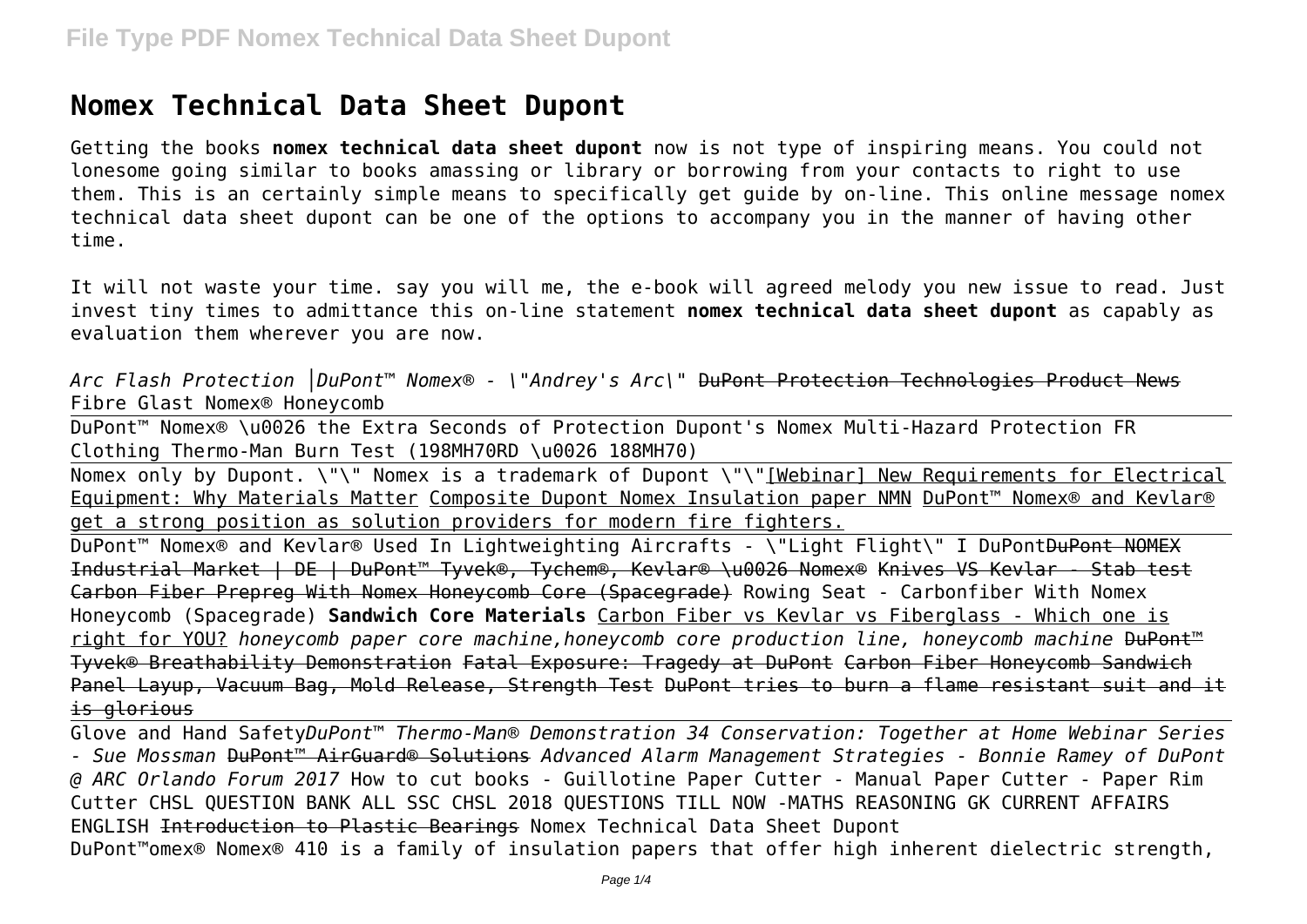## **File Type PDF Nomex Technical Data Sheet Dupont**

mechanical toughness, flexibility and resilience. Nomex® 410, the original form of Nomex® paper, is widely used in a majority of electrical equipment applications.

#### Nomex® 410 - Technical Data Sheet - DuPont

Type 411 paper is identical in chemical composition to NOMEX®Type 410, its elec- trical properties will react similarly to temper- ature changes up to and including 220°C. The insensitivity of the dielectric strength of NOMEX®papers to moisture (humidity) has been shown for NOMEX®Type 410 paper in Table II of the NOMEX®Type 410 data sheet.

#### NOMEX DATA SHEET - DuPont

DuPont™ Nomex® pressboards are available in a range of densities to meet the specific needs of your application. Nomex® 992 PSB is the least dense product and is designed for applications requiring a combination of electrical, mechanical and forming characteristics, such as barrier, gap spacers, end fillers, core tubes and coil yokes.

### DuPont Nomex Pressboard

NOMEX®Laminate Type NMN is a triplex laminate constructed of calendered NOMEX® paper bonded to polyester film with a proprietary high tempera- ture adhesive system. This laminate is designed not to delaminate or blister at high temperatures.

### DUPONT NOMEX LAMINATE TECHNICAL DATA SHEET

Chemically, NOMEX® paper is an aromatic polyamide and is generally known as an aramid. The molecular structure of the material is particularly stable and the properties of NOMEX® paper are a consequence of this. Learn more in this technical data sheet from DuPont.

DuPont Nomex paper technical data sheet | Parafix

Resistivity versus Temperature of DuPont™Nomex®818 — 0.13 mm (5 mil) The effects of temperature on dielectric strength and dielectric constant are shown for Nomex® 410 paper in Figure 1 of the Nomex® 410 technical data sheet. Because Nomex® 818 is composed 50% of inorganic mica, its properties are even more stable with temperature.

### Nomex® 818 - Technical Data Sheet - DuPont

TECHNICAL DATA SHEET NOMEX ... NOMEX® Type 410 data sheet. Since NOMEX ® Type 414 paper is chemically identical to NOMEX® Type 410 (differing only in structure), its electrical properties will react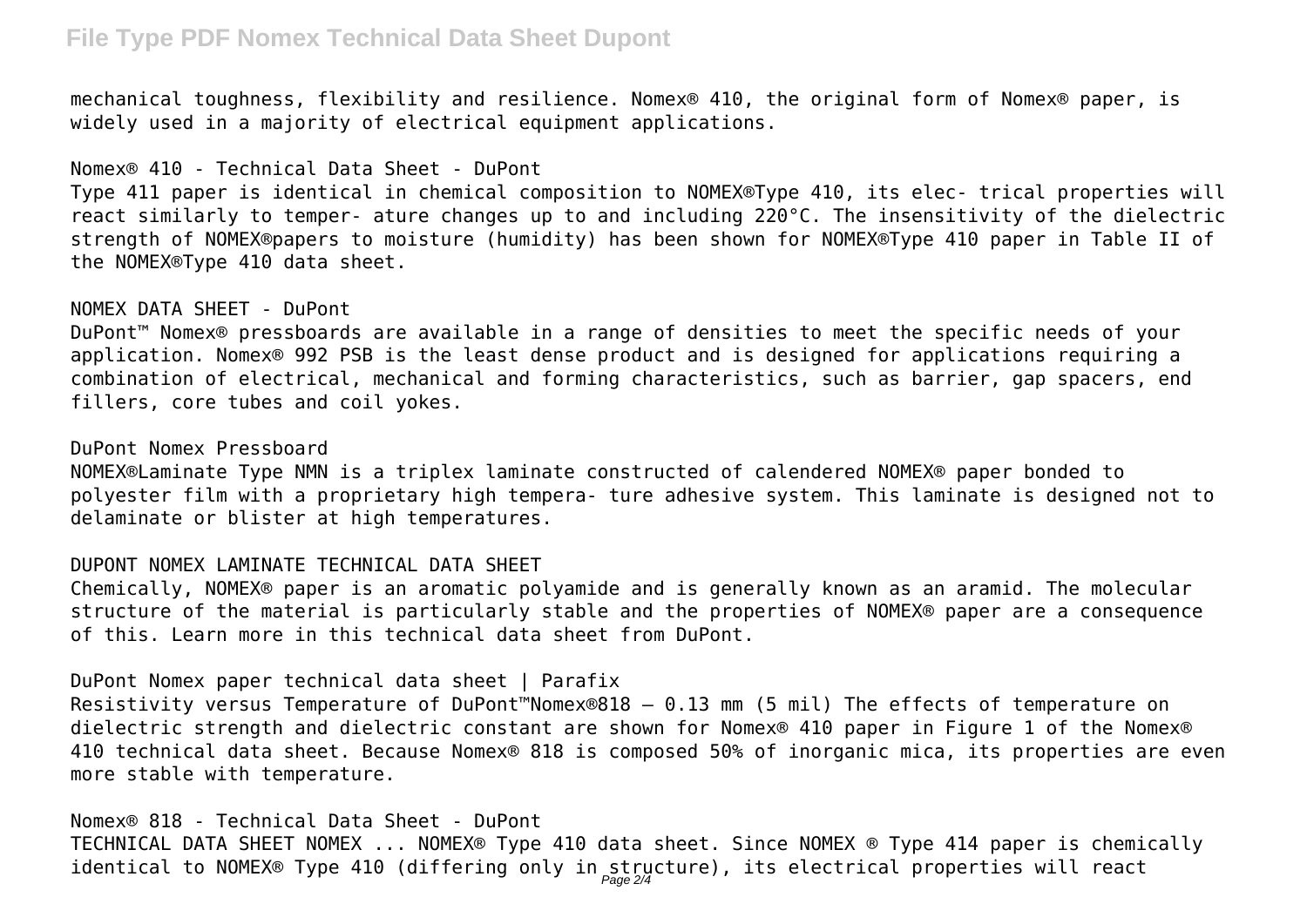## **File Type PDF Nomex Technical Data Sheet Dupont**

similarly to temperature changes up to and including 220˚C. Variations in frequency up to 104 Hz have essentially no effect on the dielectric constant of NOMEX® Type 414 paper, and dissipation ...

NOMEX DATA SHEET - DuPont NOMEX®Type 410 is the original form of NOMEX®paper, and is widely used in a majority of electrical equipment applications. Available in 12 thicknesses (0.05 to 0.76 mm) (2 to 30 mil), NOMEX®Type 410 is used in almost every known electrical sheet insulation application.

NOMEX TECHNICAL DATA SHEET - UK Insulations

Product description DuPont™ NOMEX®Laminates Type NK and Type NKN are duplex and triplex laminates constructed of calendered NOMEX®paper bonded to KAPTON polyimide film with a proprietary high temperature adhesive system. These laminates are designed not to delaminate or blister at high temperatures.

DUPONT NOMEX LAMINATES TYPE NK AND TYPE NKN TECHNICAL Nomex® 356 - Technical Data Sheet Nomex® 356 is a medium-density paper that exhibits properties that are midway between high-density Nomex® 410 paper and low-density Nomex® 411 paper.

Nomex® Electrical Insulation Technical Library - DuPont Resource center is a collection of documents, articles and multimedia assets which helps in getting relevant knowledge about DuPont product lines and brands.

Resource Center | DuPont DuPont™ Nomex® fibers are heat- and flame-resistant, and are used in protective fabrics, garments, insulation, and other high-performance applications to help provide protection to millions of people and processes worldwide.

Nomex® Fibers - DuPont Nomex® Technical Data Sheets This page has links to all data sheets in MatWeb for the tradename Nomex®. We have several search tools, listed above, that give you more efficient methods to reach the information that you need. Nomex® has 58 material (s) in the MatWeb database.

Nomex® Technical Data Sheets DuPont™ Nomex® Pressboard Technical Data Sheet (PDF) Download. Nomex® Type 926 - Technical Data Sheet